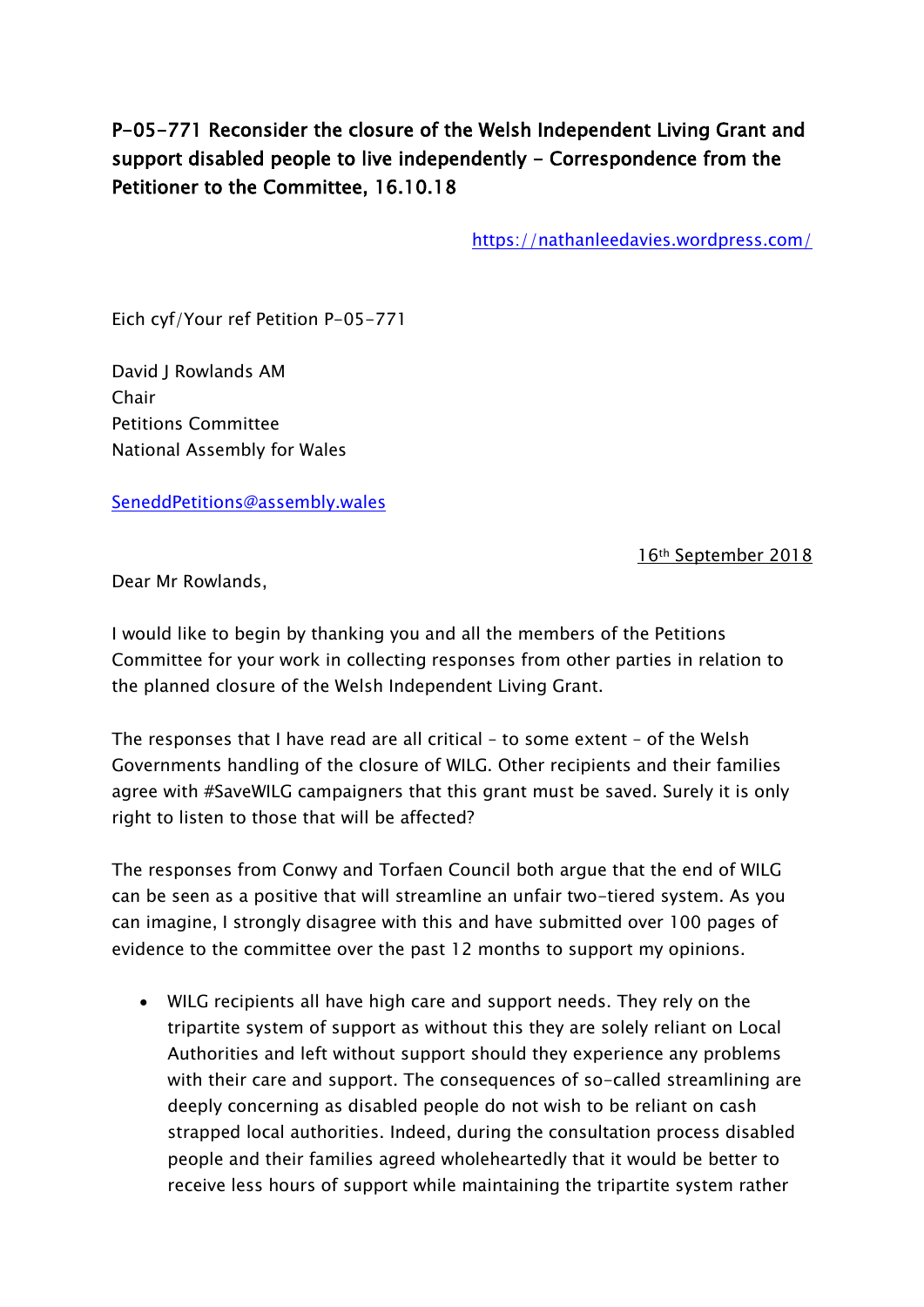than relying on Local Authorities and putting all their eggs in one holeridden basket.

- To address concerns of a two-tiered system, surely it would be fairer on everyone to open up WILG to ALL disabled people with high care and support needs.
- I would also like to remind the committee that there are still questions that have been inadequately answered regarding the stakeholder group set up to decide the future of WILG. It is claimed that the group was united in agreement with the closure of WILG and the transferring of funds to local authorities. This was quite simply not the case. Was a vote held in the stakeholder advisory group? If so, on what date, what was the result, and can the minutes of that meeting please be provided?

I would also like to draw attention to the minutes of a Health and Social Care Committee from January 2014. Stephen Gulliford, the Charging Policy Manager at the Welsh Government. He was talking about the Four Options that emerged from the Stakeholder group and said:

I don't know if I'm allowed to say this, but opinions were stressed that they didn't really trust that the local authorities, if they were given the responsibility, would continue to have the same level of support they receive under ILF currently, although some service users did go for option 4, where a specific grant would be purely for ILF to carry on in the current form, at least with the same level of payment.

Gulliford continues:

## Options 3 and 4 obviously found more support through local authorities and local authority organisations,

This supports the theory that I have always had – that the Welsh Government were put under pressure from Local Authorities and merely crumbled because they believed they could save a bit of money and a lot of hassle.

 #SaveWILG campaigners have also undertaken extensive Freedom of Information research involving all Local Authorities. The emerging picture gives us extreme cause for concern, particularly around inconsistency of approaches and the lack of clear details so that a postcode lottery could be a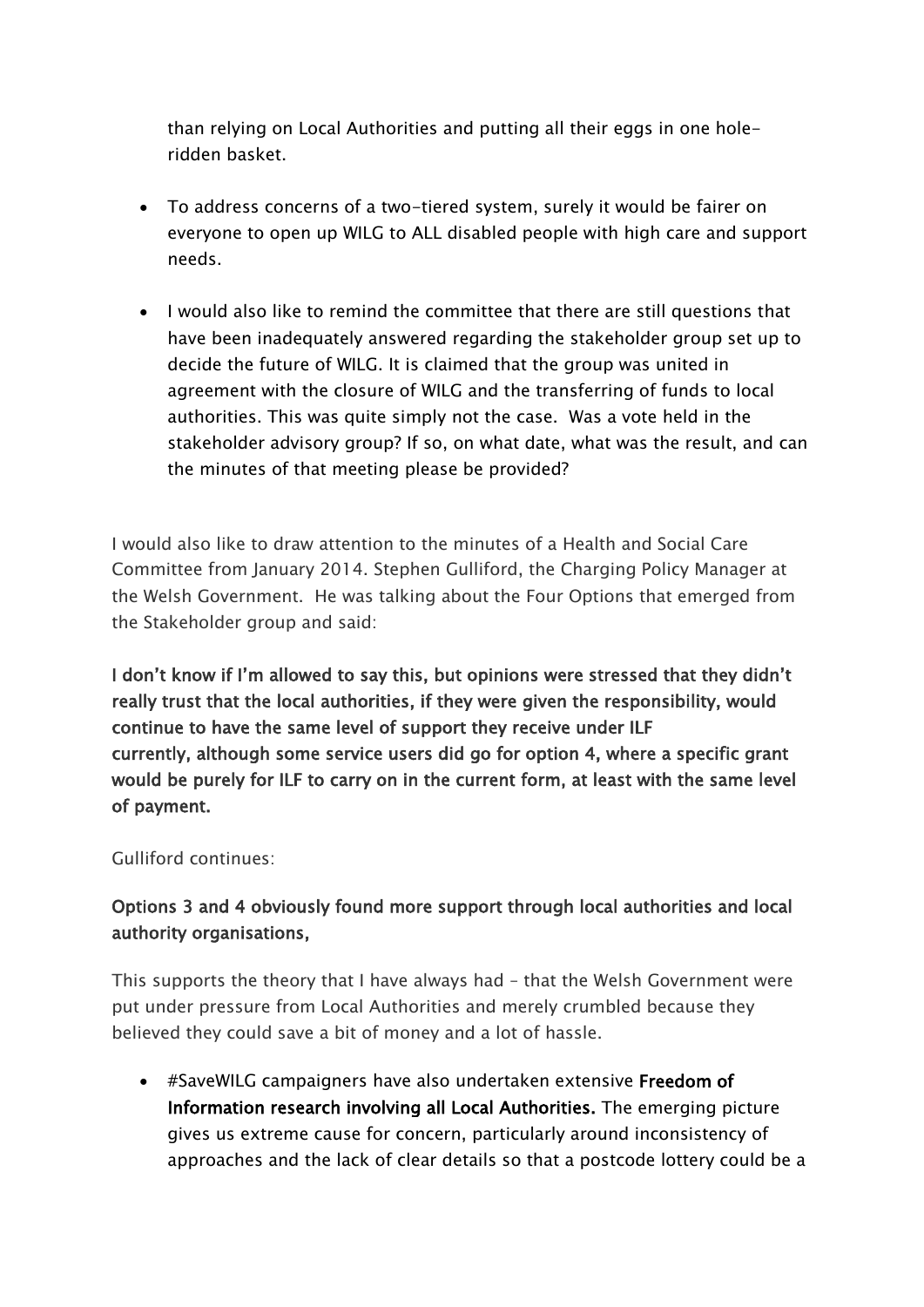serious issue. Subsequently we make the following 11 observations from our findings:

- 1. Lack of Awareness: We sense a lack of awareness or perception about what exactly the local authorities have taken on hence the diversity of responses we are receiving. What preparation or briefing and training has been given to each Local Authority about this transfer of WILG responsibility?
- 2. Lack of Statistical data: Some councils have a lack of even the most basic statistical data. This leads to at least 2 concerns: (a) Are they or will they keep any stats in the longer term? (b) Without stats how will they assess actual progress and achievements, or even refute claims that they are providing a poor service? Of course, it could be that the councils have simply failed to provide a decent quality response to our FOI; but it doesn't inspire confidence.
- 3. Failure to analyse or interpret: Some councils do have the stats but when questioned further they couldn't interpret some basic data in a more definite way. Cardiff state they have assessed 97 % of WILG recipients but they cannot say whether the outcomes in each case will be for more hours of care, or less hours of care, or the same hours as before. This is crucial for a real understanding of what is actually happening on the ground and we expect such data at a minimum. It is not too much to ask. Failure to respond naturally raises more concerns, until we can be presented with the fuller picture.
	- 4. Care Packages with Reduced Hours: We are concerned, to note even at the point of transfer and transition that a significant number of individuals are receiving fewer hours of care under their new re-assessed weekly care package. We wonder if costs or expenditure are being trimmed for the most vulnerable in our society who are not best placed to represent and advocate for themselves. We cite Denbighshire, Wrexham, Monmouthshire and Conwy as councils raising concern. What are the reasons for reduced care packages?
	- 5. Clear Disputes Process: We have real concerns about any defined disputes process. Clearly not everyone will agree with their new proposed care package, so the route to dispute resolution should be very clear and signposted. Again, the lack of response and the diversity give cause for concern and a feeling of postcode lottery; not the way the service should be operating on the ground. Cardiff Council said they were setting up a new review procedure and Ceredigion refer to a complaints procedure; but are these in line with the Social Services and Wellbeing (Wales) Act 2014? Worse,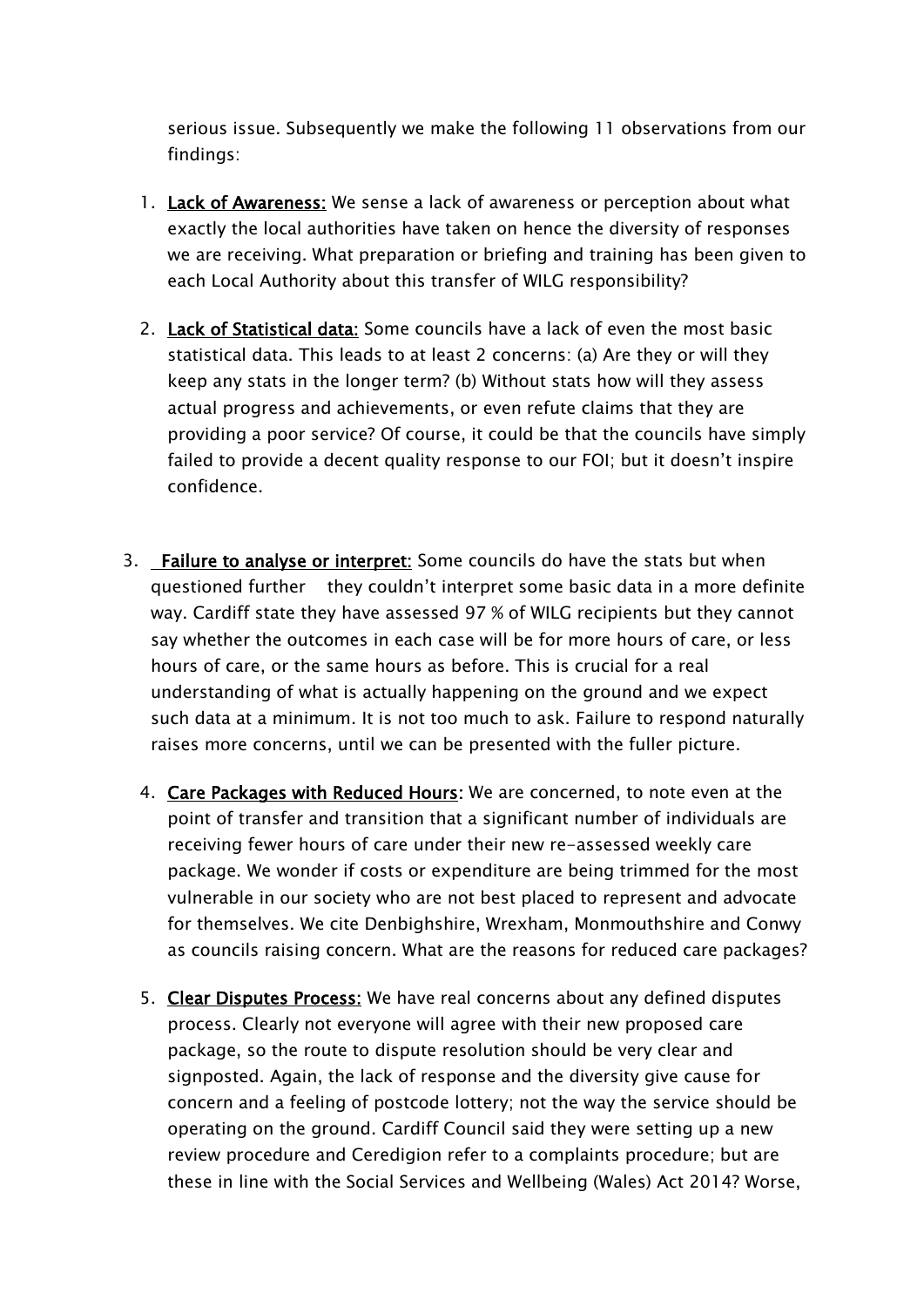at least 2 councils in response to this question simply state with smug satisfaction everyone is happy with the new arrangement (Anglesey and Caerphilly councils).

- 6. We note the developments at Powys Council with mixture of hope and concern. They confirm 59 recipients are to receive a care package with more hours and just 3 to receive fewer hours. This is in line with what we'd expect on the basis that WILG recipients as they get older are likely to need either the same or more care, but very rarely less care, which would suggest they were improving. WILG recipients with a progressive disability will unfortunately deteriorate over the years rather than improve. Furthermore, Powys Council refer to an overspend to deliver the appropriate service. How will this be funded long term? What reassurances can the minister give to these WILG recipients?
- 7. Transitional Funding: In terms of funding we are concerned to note that some councils do anticipate the need for additional funding from the WAG such as Gwynedd Council who put the figure required at £100,000.
- 8. Ring Fencing & Long-Term Provision: We naturally asked about the security of the WILG transitional funding and if it would be ring fenced and also protected against future cuts. Some councils gave no response (Anglesey), most made clear that there was ring fencing of funding up to 31/3/2019, but thereafter three explained that the funding via the RSG (Revenue Support Grant) would be subsumed within the adult social services budget (Ceredigion and Torfaen) or the Community Care budget (Conwy). Again, and of concern was the split between those saying there were no guarantees re the budget (Torfaen, Merthyr Tydfil, Cardiff, Port Talbot), and others who recognised that the local authority had a duty under the Social Services and Wellbeing (Wales) Act 2014 to provide care, which wasn't budgetary (Ceredigion, Rhondda, Caerphilly, Carmarthen and Conwy).
- 9. Social Services and Wellbeing (Wales) Act 2014: Point 8 is crucial if the legislation is to mean anything. Looking ahead local authorities cannot simply reduce the hours of care packages for recipients when times are tight (austerity). Surely these are minimum legal obligations which must be preserved or maintained, as appropriate. Do the social services staff in each local authority understand this fact? Should the minister impress this concern upon the 22 local authorities as a matter of urgency?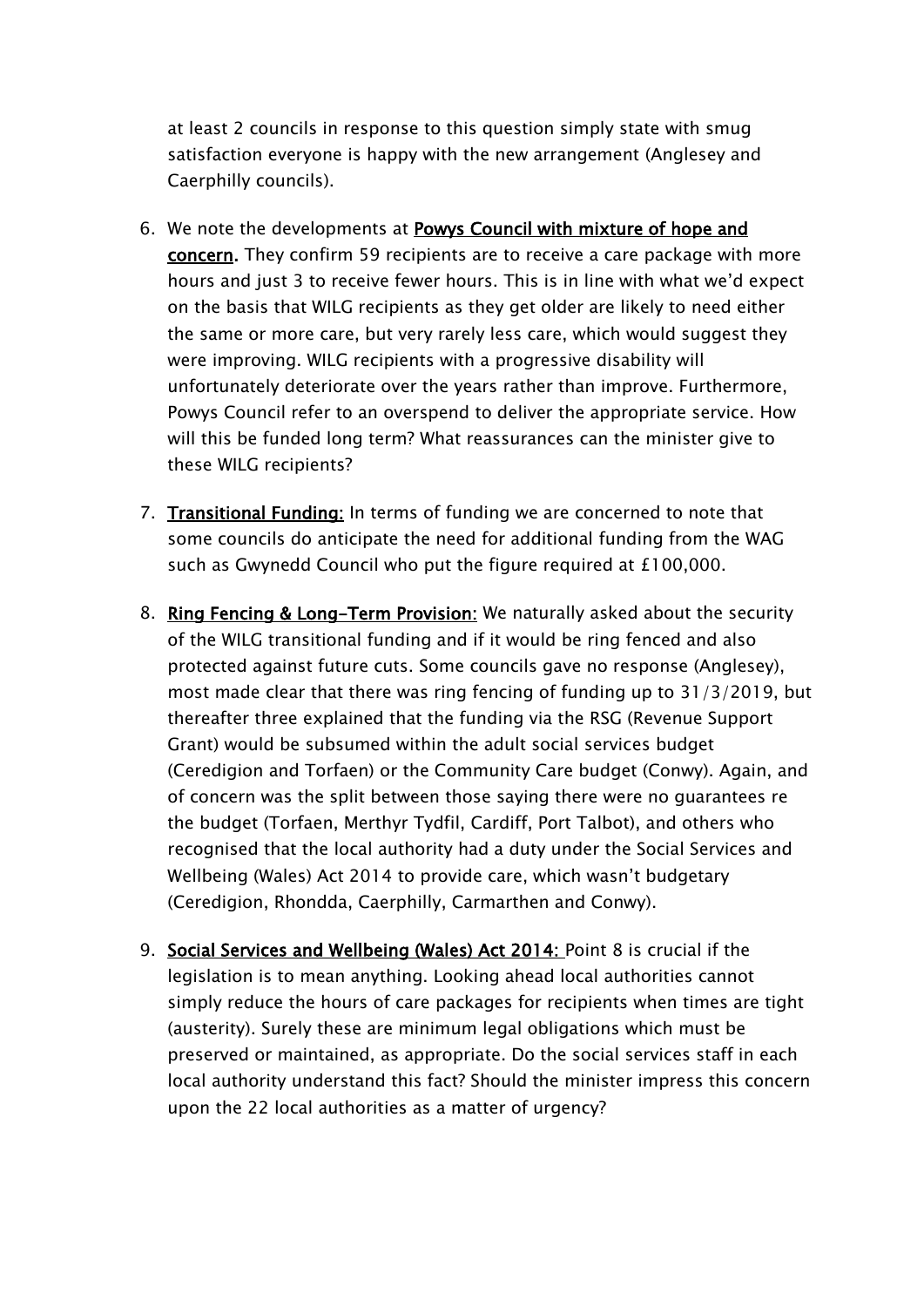10.Ministerial Oversight and responsibility: Having decided to transfer the WILG to the 22 local authorities the Minister nevertheless still has a role of oversight, responsibility and regulation for the conduct of the WILG transition. To what extent is the Minister for Children, Older People and Social Care undertaking that role at this stage? Surely the divergence of approaches and shortcomings we have outlined would give rise to ministerial concern and intervention to get the transition process back on track? Further, if it is the case that the Minister is aware and he accepts responsibility has he in fact intervened in any way? If he has not intervened because he is satisfied with transition progress, on what information does he base that decision? If he has a solid base of transition information from the 22 local authorities, why did you feel the need to ask for the information contained within our FOI's, which is minimal?

## 11.Finally, to re-enforce the national legislation we refer to the UN Convention on the Rights of Persons with Disabilities guideline (specifically article 19):

## Article 19 – Living independently and being included in the community

States Parties to the present Convention recognize the equal right of all persons with disabilities to live in the community, with choices equal to others, and shall take effective and appropriate measures to facilitate full enjoyment by persons with disabilities of this right and their full inclusion and participation in the community, including by ensuring that:

a) Persons with disabilities have the opportunity to choose their place of residence and where and with whom they live on an equal basis with others and are not obliged to live in a particular living arrangement;

b) Persons with disabilities have access to a range of in-home, residential and other community support services, including personal assistance necessary to support living and inclusion in the community, and to prevent isolation or segregation from the community;

c) Community services and facilities for the general population are available on an equal basis to persons with disabilities and are responsive to their needs.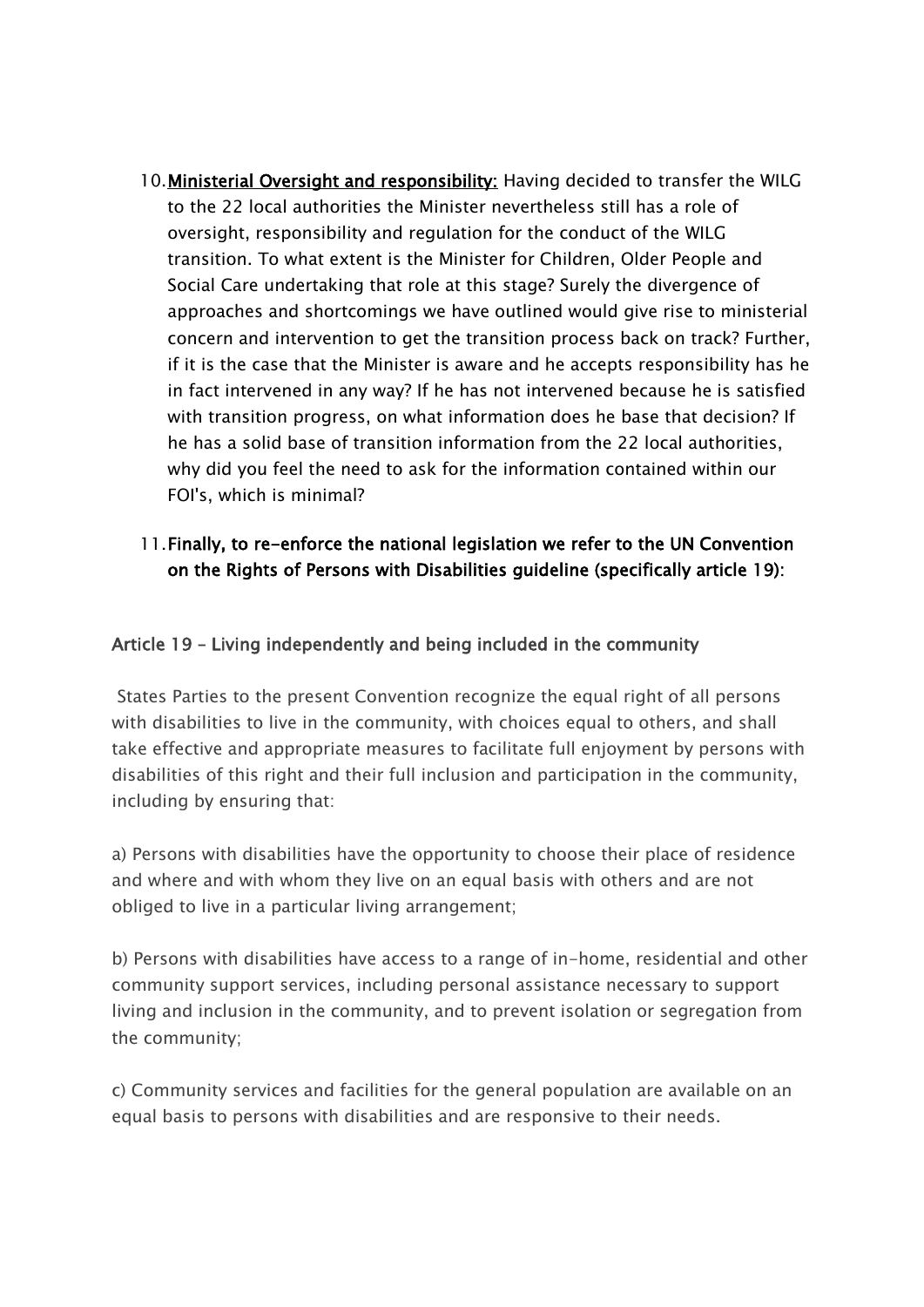- The short-sightedness of the Welsh Government is also highlighted by developments in Scotland and Northern Ireland where they have recently decided to use the ILF model to support all community living for disabled people. This can be achieved in these neighbouring countries, so why not Wales?
- We have always accepted that WILG has limitations and have always made it clear that once we save the tripartite principle of WILG, our next objective will be to improve on WILG.
- I would like to draw your attention to the situation in England following the closure of the Independent Living Fund in 2015 when money was transferred to Local Authorities in the same manner that is being proposed by the Welsh Government. This cannot be allowed to happen in Wales. A report by the Department for Work and Pensions (DWP) shows that former recipients of the ILF in England experienced a loss of support, a greater reliance on unpaid care and an "adverse" impact on their physical and mental health after its closure. All of these concerns were raised by disabled activists who campaigned against the decision to close the fund, before it shut in June 2015.

Those former recipients who saw their support "heavily reduced" as a result of the closure – which saw non-ring-fenced funding passed by the government to local authorities – "experienced multiple changes" to their lives.

The report says: "They argued that reductions in care were unfair and denied them opportunities to participate fully in society.

"They encountered changes and restrictions to daily activities, including less support for engaging in leisure activities, work and volunteering."

Some of those who took part in the DWP study said that the "heavy reduction in care" they had experienced had damaged their physical and mental health, with effects such as loneliness, weight loss, and frailty "due to worry, or due to the physical demands of having to perform everyday activities without the support of a carer".

I have also included three links at the bottom of this letter that will lead you to further information and reports on the dire situation that disabled people find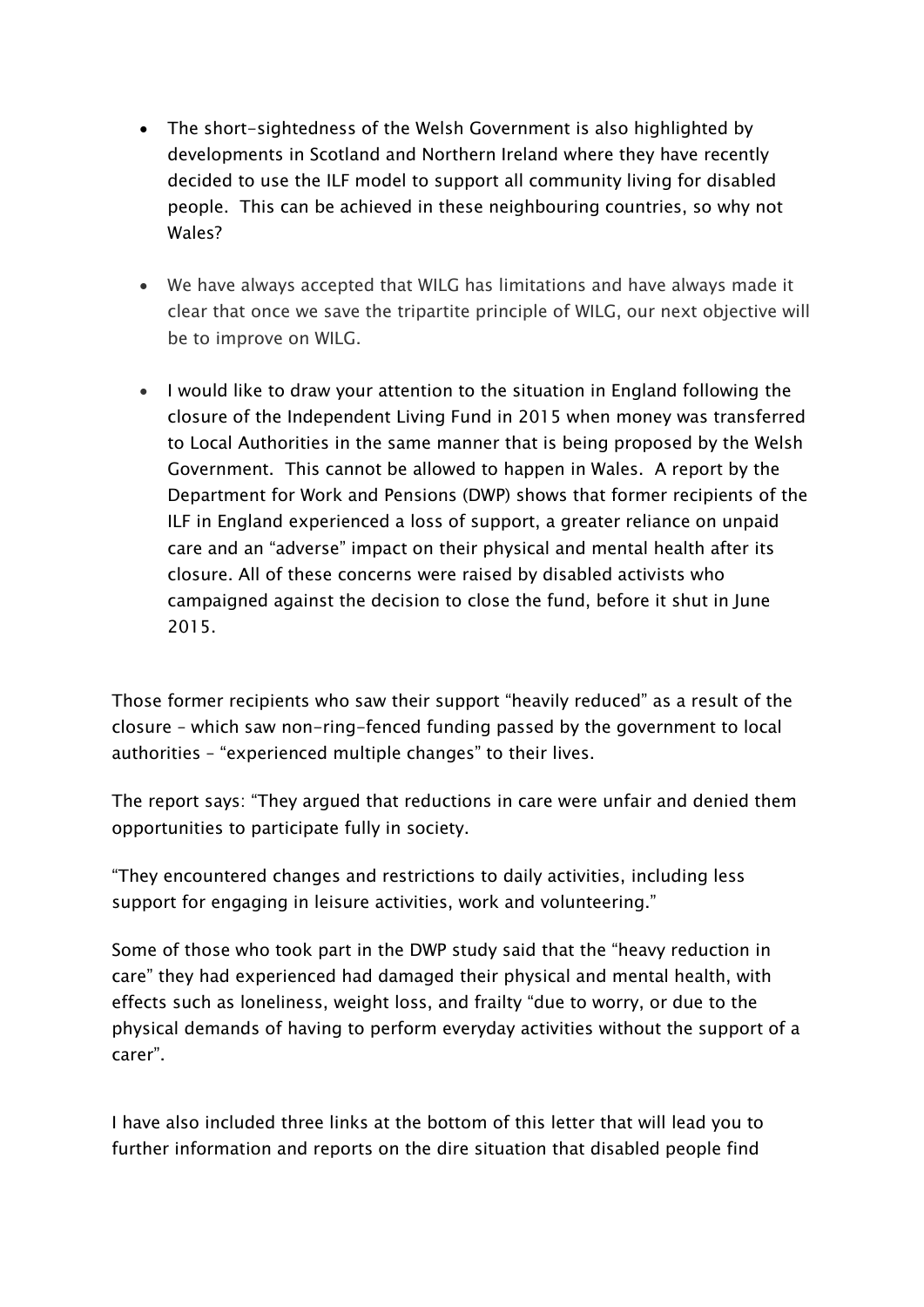themselves living with in 21st Century England. This is hardly in keeping with the Welsh Government's landmark SSWb Act.

> • The publication of UK Independent mechanism update report to the UN [Committee on the Rights of Persons with Disabilities](http://www.nihrc.org/uploads/publications/Progress_on_disability_rights_in_the_UK_CRPD_-_Shadow_Report_2018.pdf) is also of crucial importance. I have provided a link to this report below.

This is a very illuminating document that shows just how far behind the United Kingdom is slipping in terms of Disability Rights. The sections about Independent Living is of particular interest to me and my comrades as it is critical of the current arrangements that we are having to put up with. It provides yet more evidence of the need to save WILG as well as some worrying news that the Welsh Government are rushing through a new framework on Independent Living for disabled people that is bound to be a huge disappointment to those with high care and support needs. Welsh Labour have proved time and again that they do not want to listen to party members, unions, Labour MP's, supporters from across the political spectrum or some of their own politicians and are determined to stop WILG.

I am doing everything I can but I am not being listened to at all. I have been robbed of three years of my life and the effect of this campaign has taken a huge toll on my health.

I will carry on the fight until the bitter end because I believe in what I am fighting for and have no confidence in the Welsh Government – as it stands – to produce a suitable alternative.

The section on Wales, reads as follows:

- The EHRC is concerned that disabled people's right to independent living may be harmed by the Welsh Government's decision to potentially merge the Supporting People programme with other budget lines from 2020. Concerns have been raised that disabled people's rights have been negatively affected when equivalent funding programmes elsewhere in the UK have been lost.
- I could go on and on about the problems that the closure of WILG will present to disabled people and their families. I haven't even mentioned the impact it will have on support workers who rely on WILG for their income. As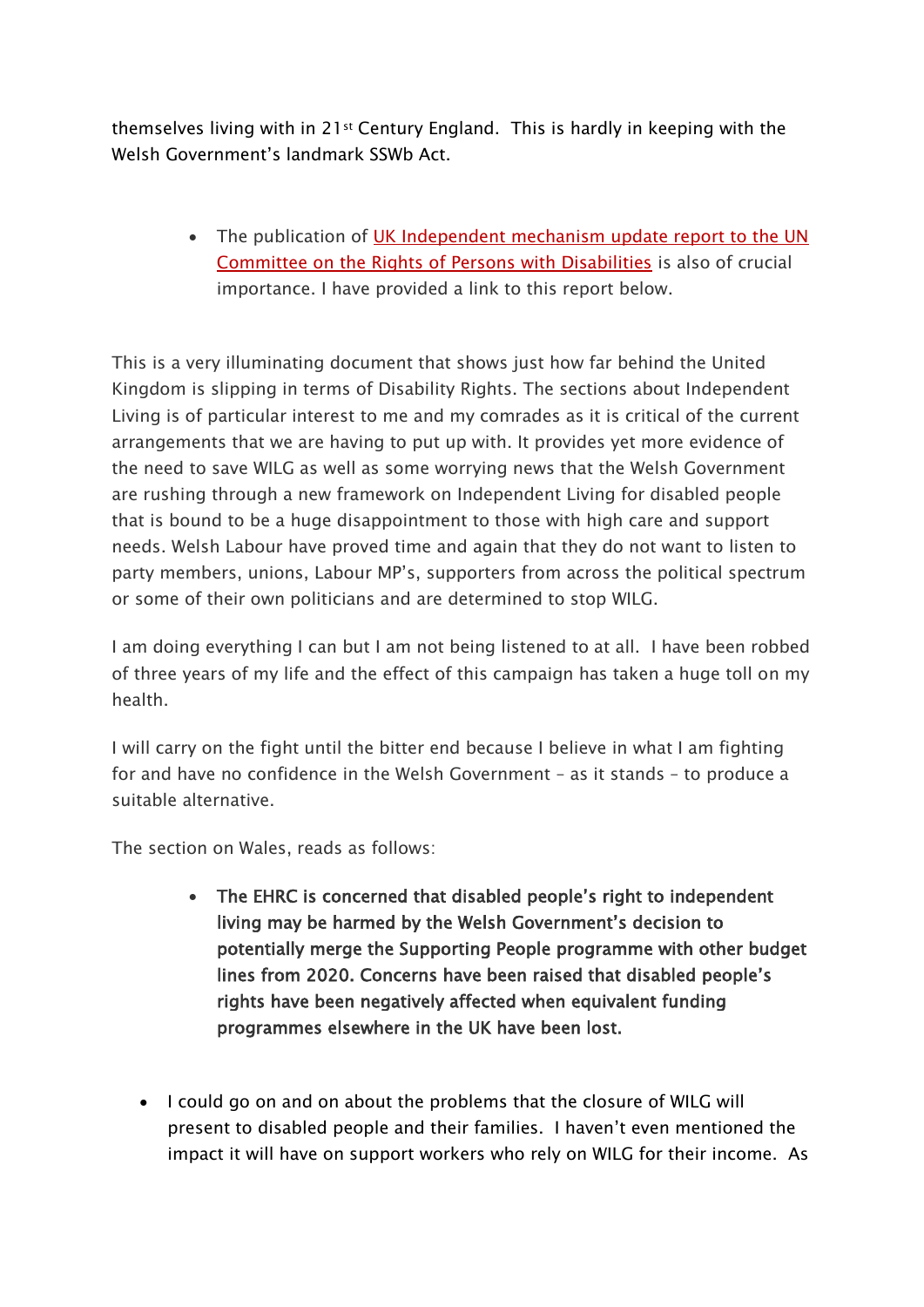an employer, I do not want to have to tell my team of personal assistants that I will no longer be able to employ them.

I wish I could write more but time is at a premium. The #SaveWILG campaign has won so much popular support from across the political spectrum, but the future is still clouded in deep uncertainty. Despite pages of evidence to support our claims, despite Scotland and Northern Ireland retaining their equivalent of WILG, despite the evidence already there to see from England and Scotland, despite the UN report on this, despite Disability Labour passing a motion to save WILG, despite political backing from Unite the Union and others, the membership, Jeremy Corbyn, John McDonnell, Ken Loach, Welsh MPs, Wrexham AFC, the vast majority of Assembly Members, we are still in a state of uncertainty about the future of the Welsh Independent Living Grant. I look forward to hearing the outcome of the petition committee's discussions and have faith that the National Assembly will not turn their backs on disabled people with high care and support needs.

Should you need any further information please do not hesitate to get in touch using my contact details above.

Yours sincerely

Nathan Lee Davies

Please find below links to three different reports into the effects of the ILF closure in England:

<https://www.gov.uk/government/publications/independent-living-fund-post-closure-review>

[https://www.inclusionlondon.org.uk/campaigns-and-policy/facts-and-information/independent-living-social-care](https://www.inclusionlondon.org.uk/campaigns-and-policy/facts-and-information/independent-living-social-care-and-health/ilf-one-year-on/)[and-health/ilf-one-year-on/](https://www.inclusionlondon.org.uk/campaigns-and-policy/facts-and-information/independent-living-social-care-and-health/ilf-one-year-on/)

<https://www.disabilitynewsservice.com/independent-living-fund-shocking-drop-in-support-after-ilf-closure/>

UK Independent mechanism update report to the UN Committee on the Rights of Persons with Disabilities.

[http://www.nihrc.org/uploads/publications/Progress\\_on\\_disability\\_rights\\_in](http://www.nihrc.org/uploads/publications/Progress_on_disability_rights_in_the_UK_CRPD_-_Shadow_Report_2018.pdf) [\\_the\\_UK\\_CRPD\\_-\\_Shadow\\_Report\\_2018.pdf](http://www.nihrc.org/uploads/publications/Progress_on_disability_rights_in_the_UK_CRPD_-_Shadow_Report_2018.pdf)